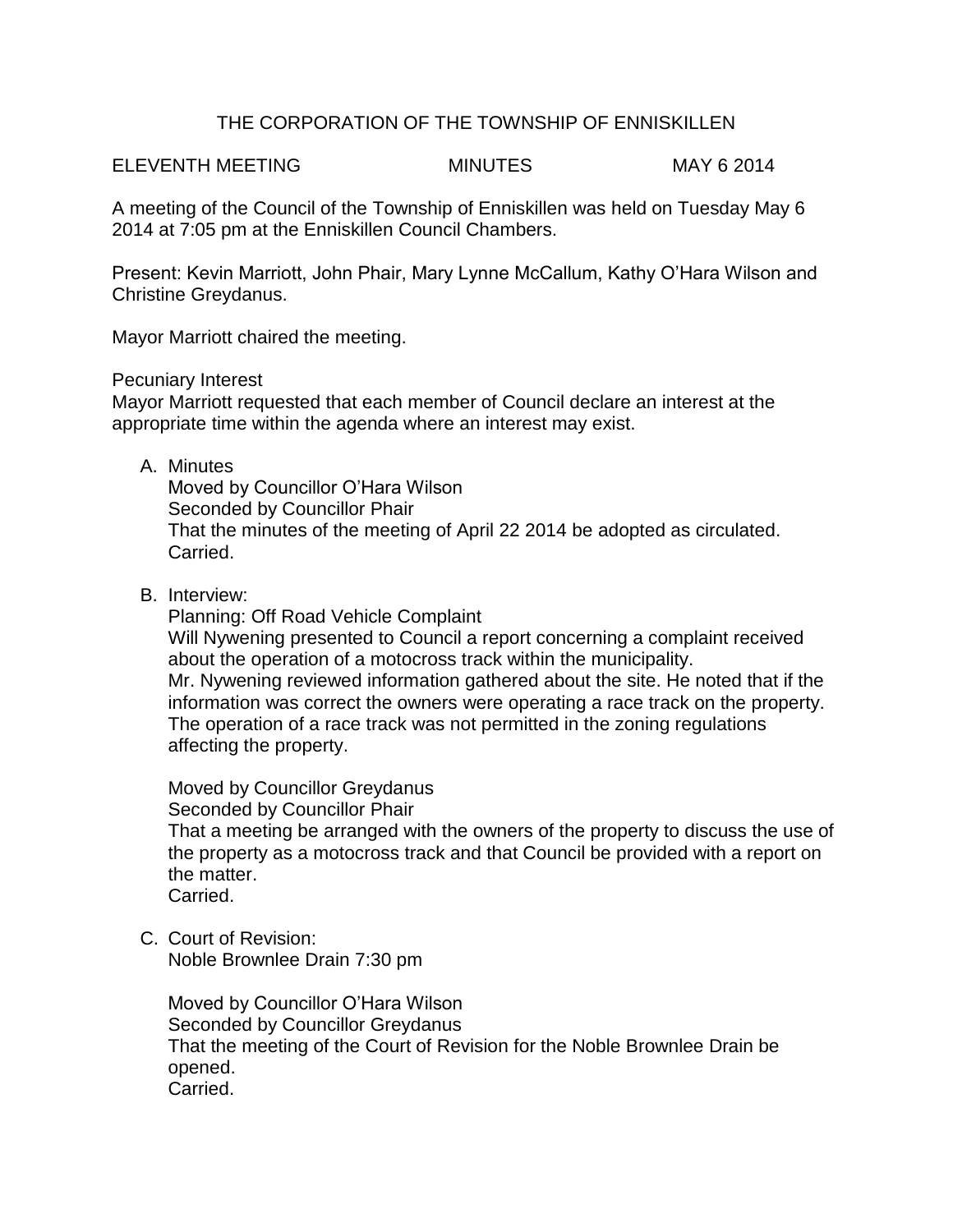ELEVENTH MEETING 2 MAY 6 2014

No person was present for the Court of Revision on the Noble Brownlee Drain.

The Clerk reported that no written appeals had been received concerning the assessments in the drainage report.

Ray Dobbin noted that no person had contacted him to discuss the assessments on the Noble Brownlee Drain.

Moved by Councillor McCallum Seconded by Councillor Phair That the assessments of the Noble Brownlee Drain report be confirmed. Carried.

### Drainage:

Keith Woods-Damphouse Drain-

Mr. Dobbin reported that a request for drain maintenance had been received from Keith Woods regarding the Damphouse Drain. Mr. Dobbin reported that Mr. Woods had requested that the old portion of the Damphouse tile drain be replaced due to inadequate drainage and failure of the tile.

Moved by Councillor McCallum Seconded by Councillor Phair That a site meeting be held on the Damphouse Drain with Councillor O'Hara Wilson acting as Council representative. Carried.

Scott Campbell- Noble Wooley Drain Mr. Dobbin reported that Scott Campbell had requested that portions of the Noble Wooley Drain be cleaned.

Moved by Councillor O'Hara Wilson Seconded by Councillor Phair That a site meeting be held on the Noble Wooley Drain with Councillor Greydanus acting as the Councillor representative. Carried.

A request for drain maintenance was received from Mark Hunter concerning the Downie Drain. Mr. Hunter noted that the open ditch did not provide adequate drainage for his farm.

Moved by Councillor O'Hara Wilson Seconded by Councillor Greydanus That a site meeting be held on the Downie Drain with Councillor McCallum acting as Council representative. Carried.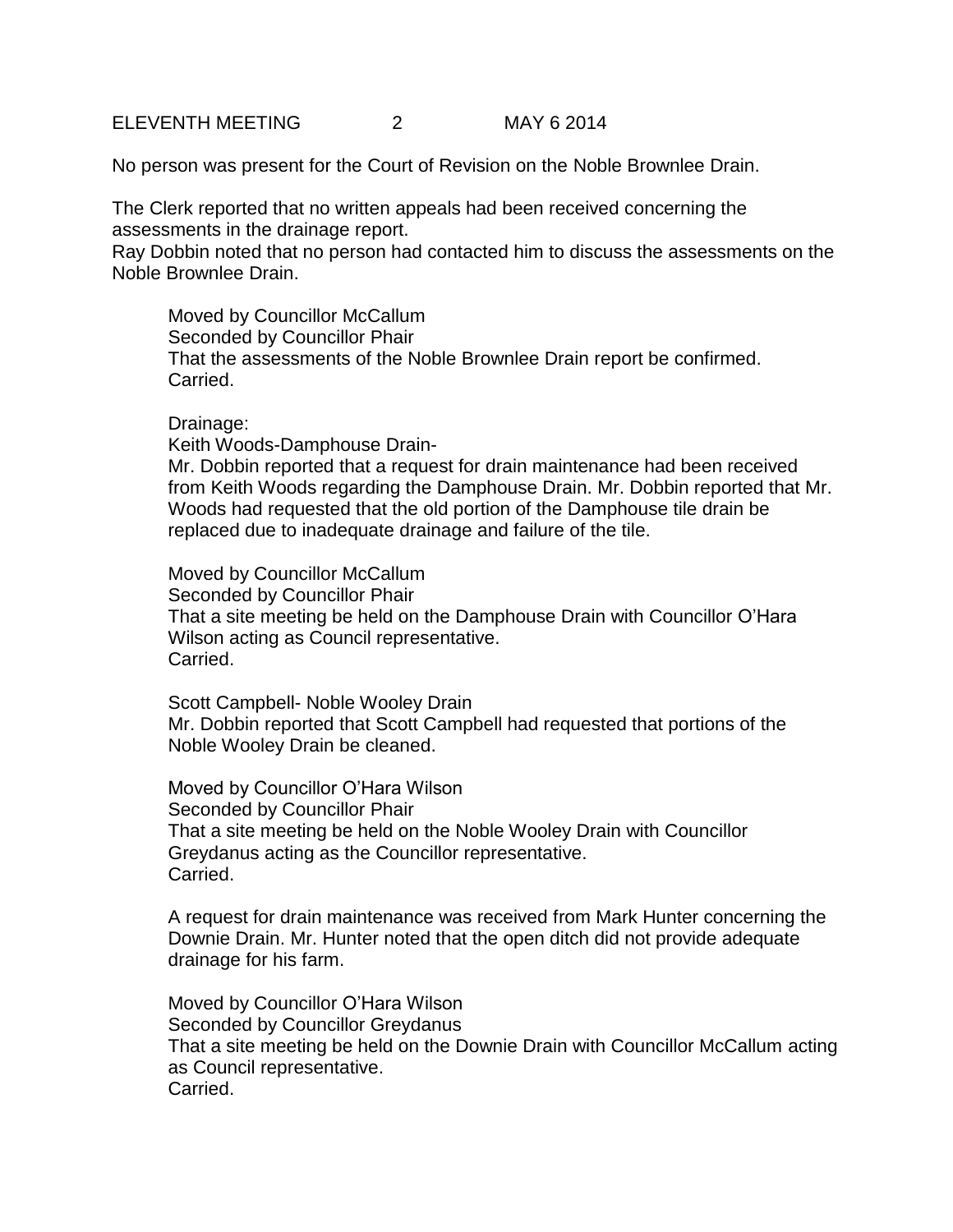C. Court of Revision: Scott Dowling Drain 7:45 pm

> Bill Bilton was present as the representative of the Township of Dawn Euphemia for the Court of Revision of the Scott Dowling Drain.

Moved by Councillor O'Hara Wilson Seconded by Councillor Greydanus That Councillor McCallum and Councillor Phair be appointed as the Enniskillen representatives to the Scott Dowling Court of Revision. Carried.

Moved by Bill Bilton Seconded Mary Lynne McCallum That John Phair be appointed as the Chair of the Court of Revision for the Scott Dowling Drain. Carried.

No Person was present for the Court of Revision on the Scott Dowling Drain. The Clerk noted that no written appeals had been received concerning the assessments in the report.

The Engineer reported that he had not received any communications from ratepayers on the drain.

Moved by Mary Lynne McCallum Seconded by Bill Bilton That the assessments in the Scott Dowling Drain be confirmed. Carried.

Moved by Bill Bilton Seconded by Mary Lynne McCallum That the Court of Revision of the Scott Dowling Drain be adjourned. Carried.

Drainage Superintendent-Tile Yard Road Drain update

Mr. Dobbin was instructed to report back to Council in regards to proposed changes to the Tile Yard Road Drain design as it related to tile located in the Township of Enniskillen road allowance.

Will Nywening reported that he would soon complete a draft of a new Official Plan document for the Township. Mr. Nywening was requested to forward to Council the draft Official Plan document when completed.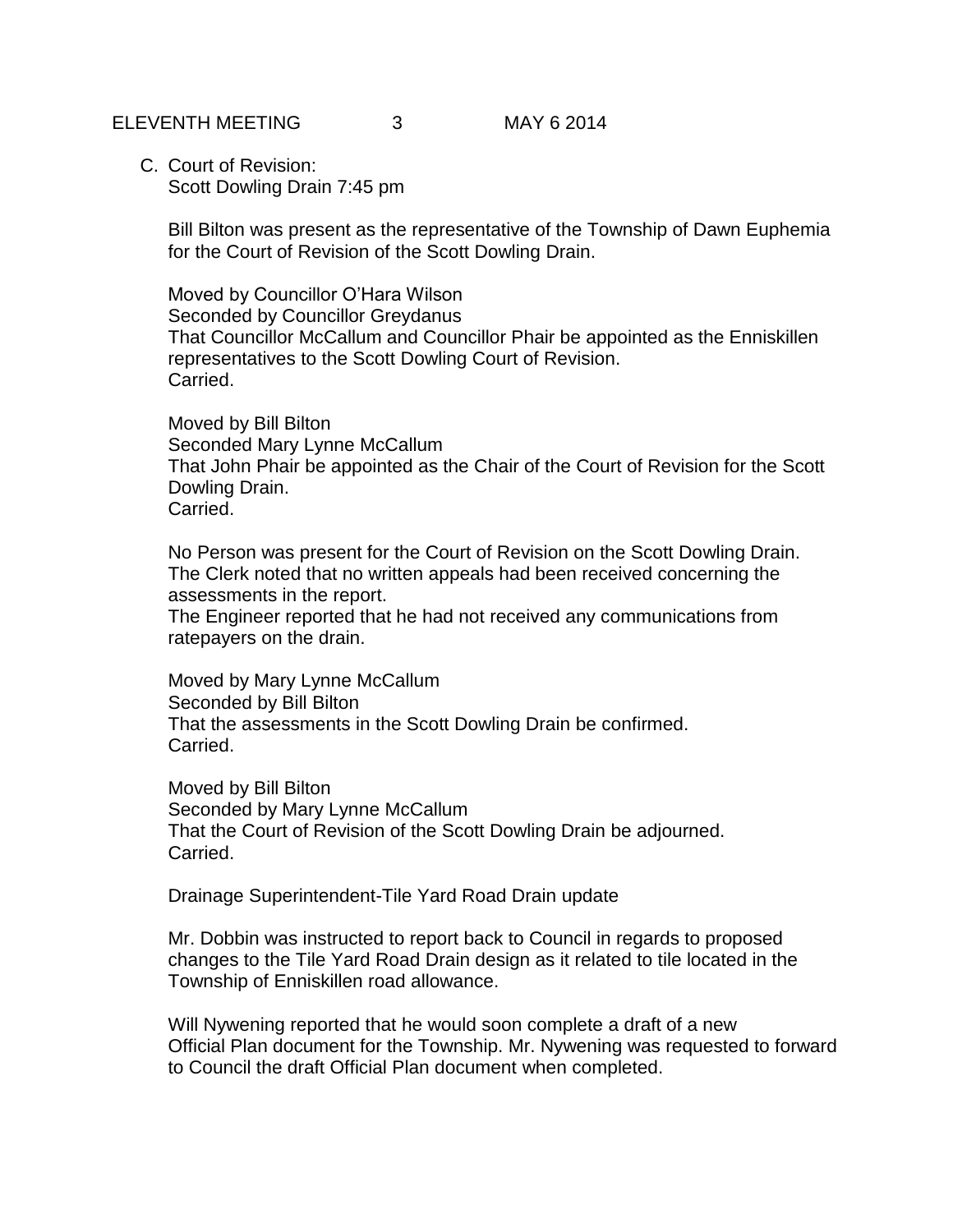#### ELEVENTH MEETING 4 MAY 6 2014

Mr. Nywening discussed the approval process that would be required to review and update the Official Plan.

Roads: Mower Tender Results

The Road Superintendent submitted tenders that had been received for the provision of a new roadside mower.

Kucera Farm Supply- \$ 8,226.40 Delta- \$7,910.00

Moved by Councillor Greydanus Seconded by Councillor Phair That the low tender from Delta be accepted for the supply of a roadside mower. Carried.

The Road Superintendent reported that the County of Lambton was proposing to proceed with a new salt tender for the next year.

Moved by Councillor Greydanus Seconded by Councillor O'Hara Wilson That the Township of Enniskillen participate in the salt tender with the County of Lambton. Carried.

The Road Superintendent reported that he would prepare the asphalt tender to close at the end of May 2014.

Mayor Marriott recommended to Council that a decision should be made to replace the salt storage building. He noted that the building was in need of replacement.

Moved by Councillor Phair Seconded by Councillor O'Hara Wilson That the Road Superintendent be instructed to prepare a proposal for the replacement of the salt storage building and report back to Council. Carried.

DWQMS Operational Plan 2014 Management Review Minutes April 29-14 Proposed Water Agreement Petrolia

- D. Correspondence for information
	- 1. County of Lambton-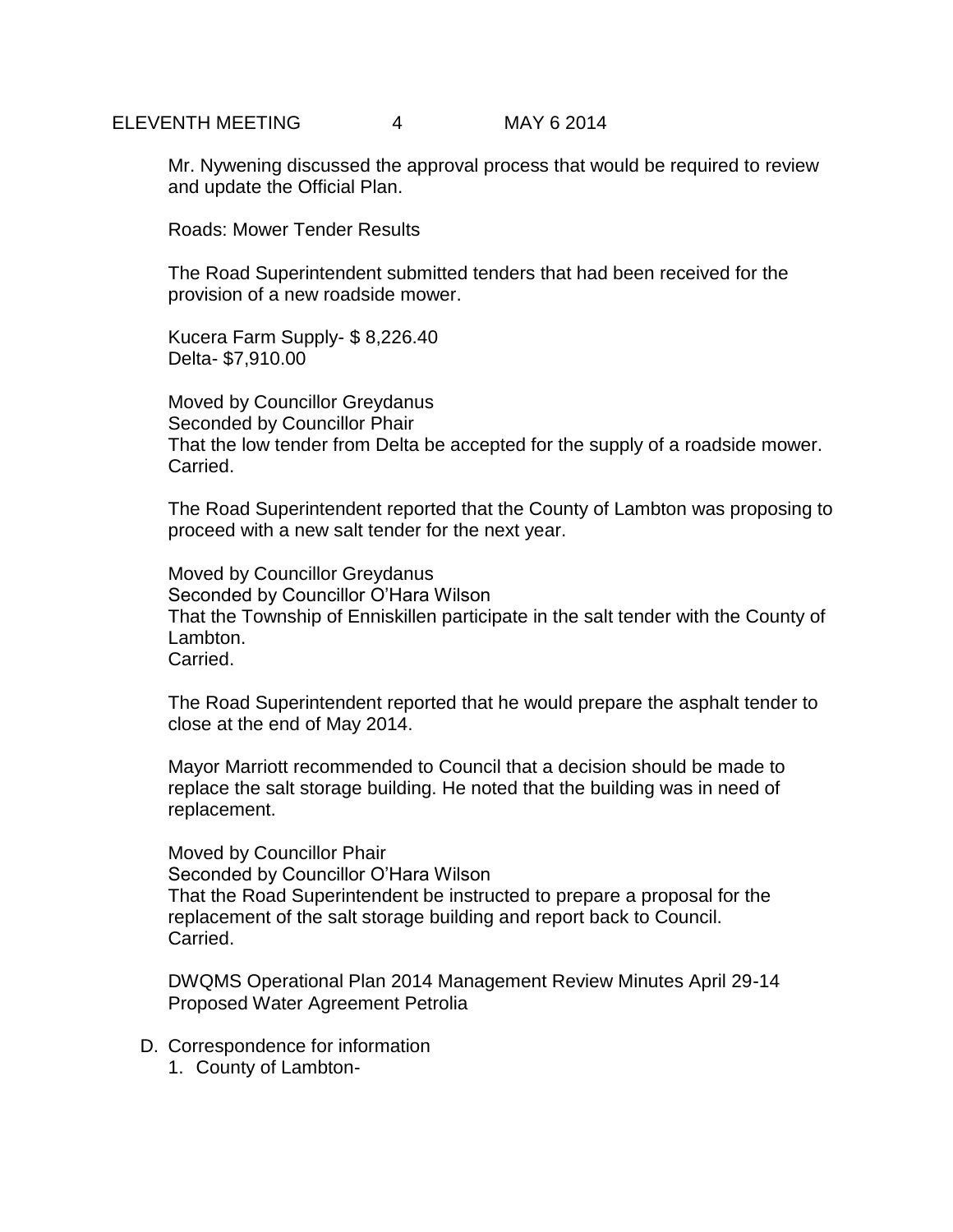- 1. This Month in Lambton
- 2. Lambton Creative County Fund Supports 12 Projects
- 3. Safe operation of a spray/splash pad
- 4. Petrolia Volunteer Citizen of the month
- 2. Ministry of Rural Affairs- The Rural Roadmap
- 3. Town of Petrolia- 2014 Annual Invitational Golf Tournament
- 4. Beer Store- -sale of beer and liquor in convenience stores
- 5. Federation of Canadian Municipalities Bylaw changes to conform to the Not for Profit Act.
- 6. Ontario Provincial Police response to Police Board correspondence
- 7. 2014 OMPF payments
- 8. Lambton Farm Safety Minutes March 3 2014
- 9. Village of Oil Springs Cemetery Committee
- 10.St Clair Conservation Authority Highlights April 17 2014
- 11.Bill Vrebosch East Ferris Comments on OPP Billing Model
- 12.College of Physicians and Surgeons honour outstanding physicians

Moved by Councillor McCallum Seconded by Councillor Greydanus That Councillor O'Hara Wilson be appointed as Council representative to the Oil Springs Cemetery Board. Carried. Moved by Councillor Greydanus Seconded by Councillor Phair That correspondence items 1-8, 10-12 be received and filed. Carried.

- E. Correspondence requiring motions
	- 1. Resolution Muskoka Lakes correction of errors in land titles system

Moved by Councillor Greydanus Seconded by Councillor McCallum That the resolution from Muskoka Lakes concerning corrections to the land titles system be supported. Carried.

2. Resolution Killarney- Electronic Meetings

Moved by Councillor Greydanus Seconded by Councillor Phair That the resolution from Killarney concerning permitting electronic meetings be supported. **Carried**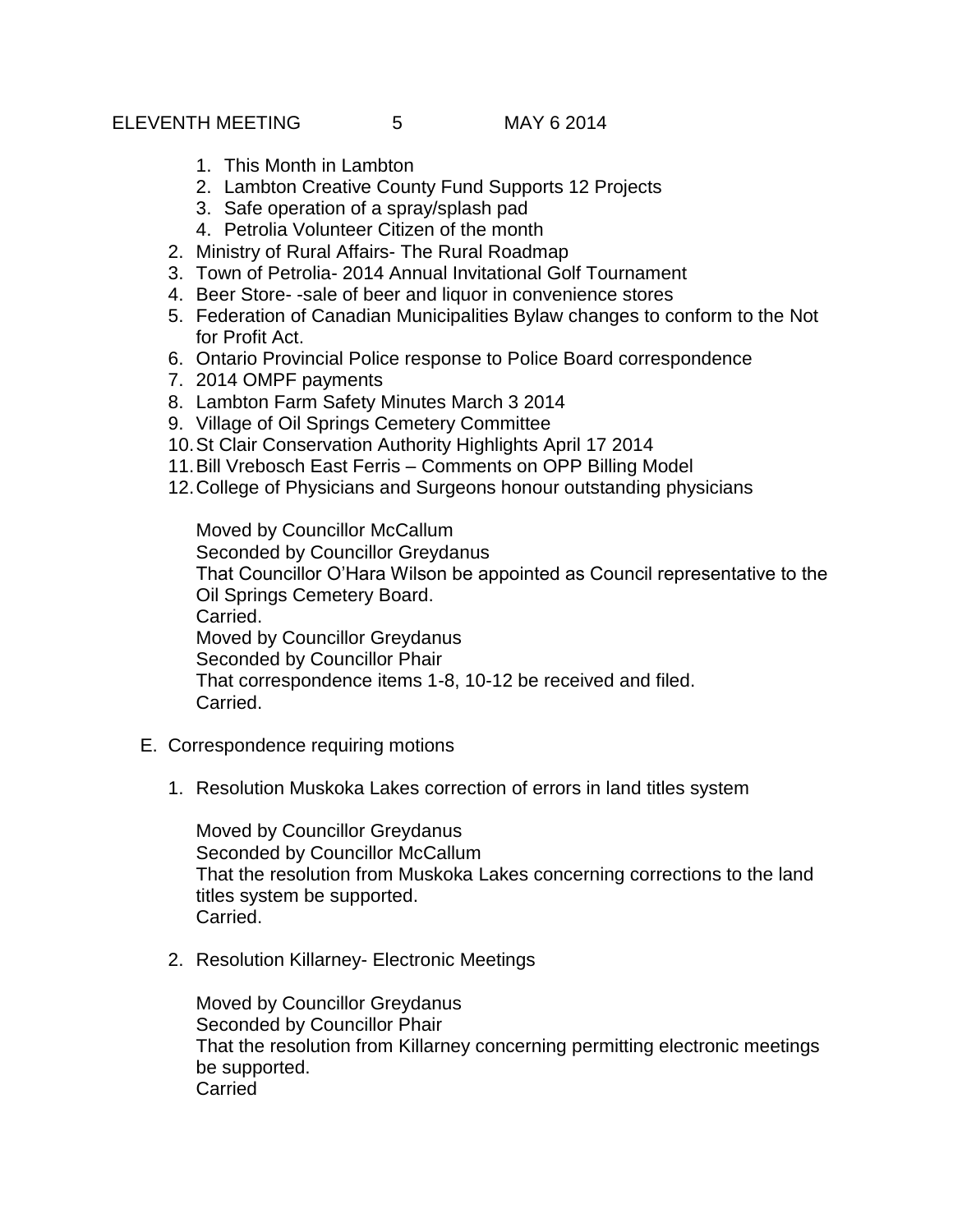F. Accounts

Moved by Councillor Greydanus Seconded by Councillor McCallum That the accounts be paid as circulated: Cheque: 7053-7087- \$199,704.38 Cheque: 7088-7103- \$ 46,421.72 Carried.

- G. Bylaws
	- 1. Bylaw 10 of 2014 6 Sideroad Drain Bylaw 3<sup>rd</sup> reading
	- 2. Bylaw 11 of 2014 Stark Drain Bylaw 3<sup>rd</sup> reading
	- 3. Bylaw 23 of 2014- Budget Bylaw
	- 4. Bylaw 25 of 2014 Confirmation Bylaw

Moved by Councillor McCallum Seconded by Councillor O'Hara Wilson That first and second reading be given to Bylaw 23 and 25 of 2014. Carried.

Moved by Councillor Greydanus Seconded by Councillor Phair That third and final reading be given to Bylaws 10, 11, 23 and 25 of 2014 **Carried** 

- H. Other Business
	- 1. Minutes Petrolia North Enniskillen Fire Department April 24 2014

Councillor Greydanus reported that the minutes outlined two issues that Council should consider. The fire fighters association had raised 75 % of the funds for the construction of a new building to be located at the fire hall property in Petrolia.

The association had requested that the remaining \$40,000 be cash flowed by the Town and Township until the remaining funds were obtained.

Moved by Councillor Greydanus Seconded by Councillor Phair That the Township of Enniskillen support the construction of the new fire hall building to be built and paid for by the Fire Fighters Association, That the Township of Enniskillen agree to provide bridge funding for 40% of the remaining funds estimated at \$40,000. Carried.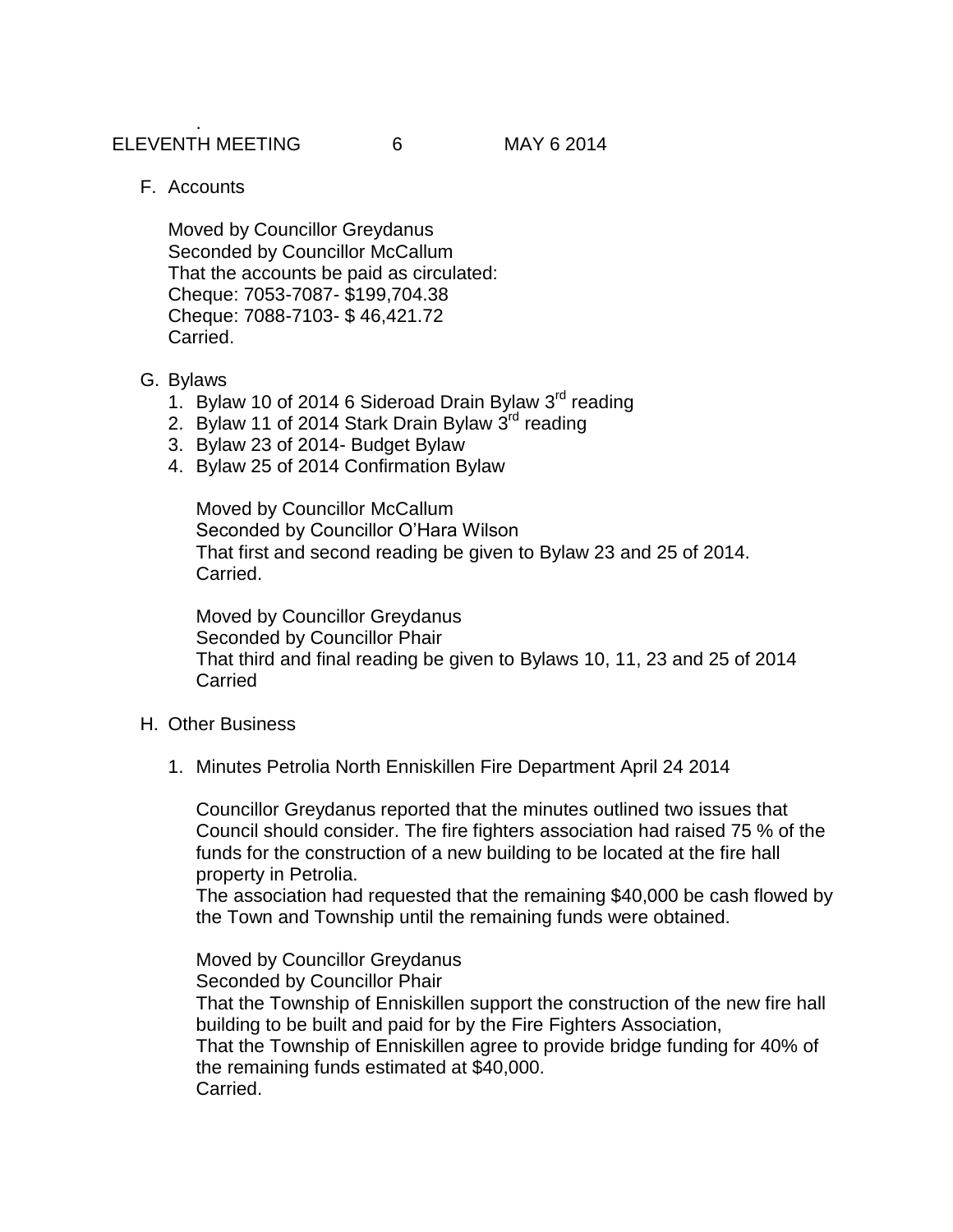# ELEVENTH MEETING 7 MAY 6 2014

Councillor Greydanus noted that the County Fire Chief group had accepted the Fire Marshall's position that the Automatic Aid Agreements within the County would require updating.

Moved by Councillor Greydanus Seconded by Councillor McCallum That staff be directed to prepare a new automatic aid agreement for those municipalities providing fire service to the Township of Enniskillen. Carried.

2. Memo Federal Gas Tax Agreement- Bylaw 24 of 2014

The Clerk noted that the Association of Municipalities had circulated a replacement agreement for the administration of the Federal Gas Tax program.

Moved by Councillor O'Hara Wilson Seconded by Councillor Phair That first and second reading be given to Bylaw 24 of 2014 a bylaw to authorize an agreement for the distribution of Federal Gas Tax revenue. Carried.

Moved by Councillor Greydanus Seconded by Councillor McCallum That third and final reading be given to Bylaw 24 of 2014. Carried.

3. Memo Appointment Bylaw 8 of 2012

The Clerk was instructed to prepare a report in regards to the Line Fence Act having no application in the Township.

4. Memo Council Tree planting April 29-14

Maureen O'Neill had requested that a tree be planted in her husband's memory on municipal property. The Clerk noted that various sites will be reviewed for the tree planting.

- 5. MPAC Wind Turbine property values
- 6. Memo County of Lambton Official Plan Review
- 7. Community Health West Nile larviciding 2014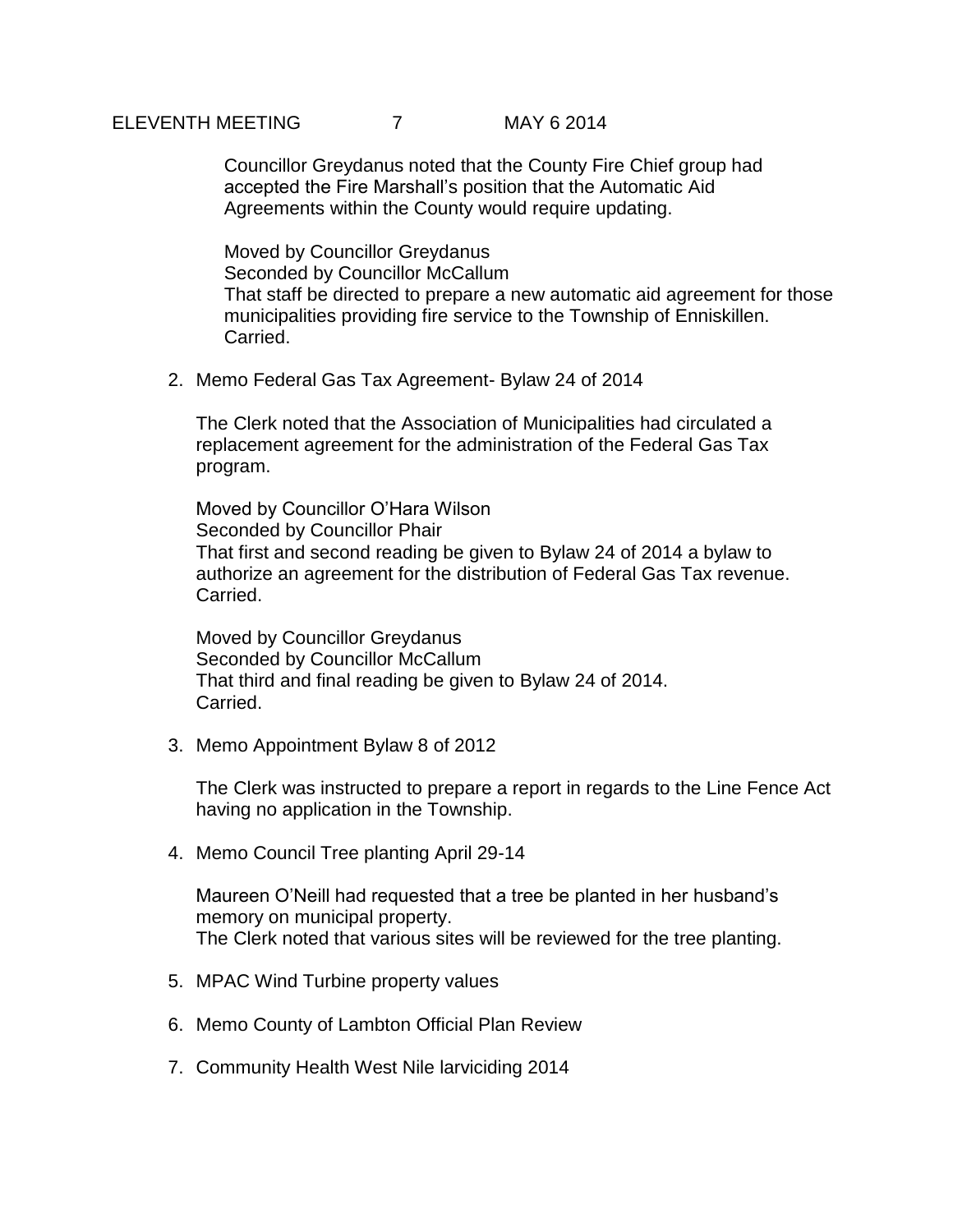Moved by Councillor O'Hara Wilson Seconded by Councillor Greydanus That the Council of the Township of Enniskillen support the larviciding program administered by the Community Health Department within the Township. Carried.

A memo was circulated concerning the replacement of the electric heaters in the reservoir. Three proposals were reviewed for the installation of the same style of gas heaters. A review was undertaken of the cost for installing a gas service and the additional cost for installing a gas line to service the property.

Moved by Councillor O'Hara Wilson Seconded by Councillor McCallum That the low proposal received from The Hayter Group be accepted. Carried.

The Clerk was instructed to organize a meeting with the trappers who had permission to trap on municipal property during the month of August.

Councillor O'Hara Wilson noted that the decoration service for the Oil City Cemetery was to take place on June 15 2014.

Moved by Councillor O'Hara Wilson Seconded by Councillor Greydanus That Mayor Marriott be authorized to attend the decoration service for the Oil City Cemetery. Carried.

Councillor O'Hara Wilson discussed the use of the Gorman Park building for the operation of a canteen. Councillor O'Hara Wilson noted that she would report back to Council after visiting the site.

The Clerk provided samples of roofing for the municipal office. The Clerk noted that proposals would be obtained to place metal roofing on the building.

#### I. Adjournment

Moved by Councillor O'Hara Wilson Seconded by Councillor Greydanus That the meeting be adjourned. Carried.